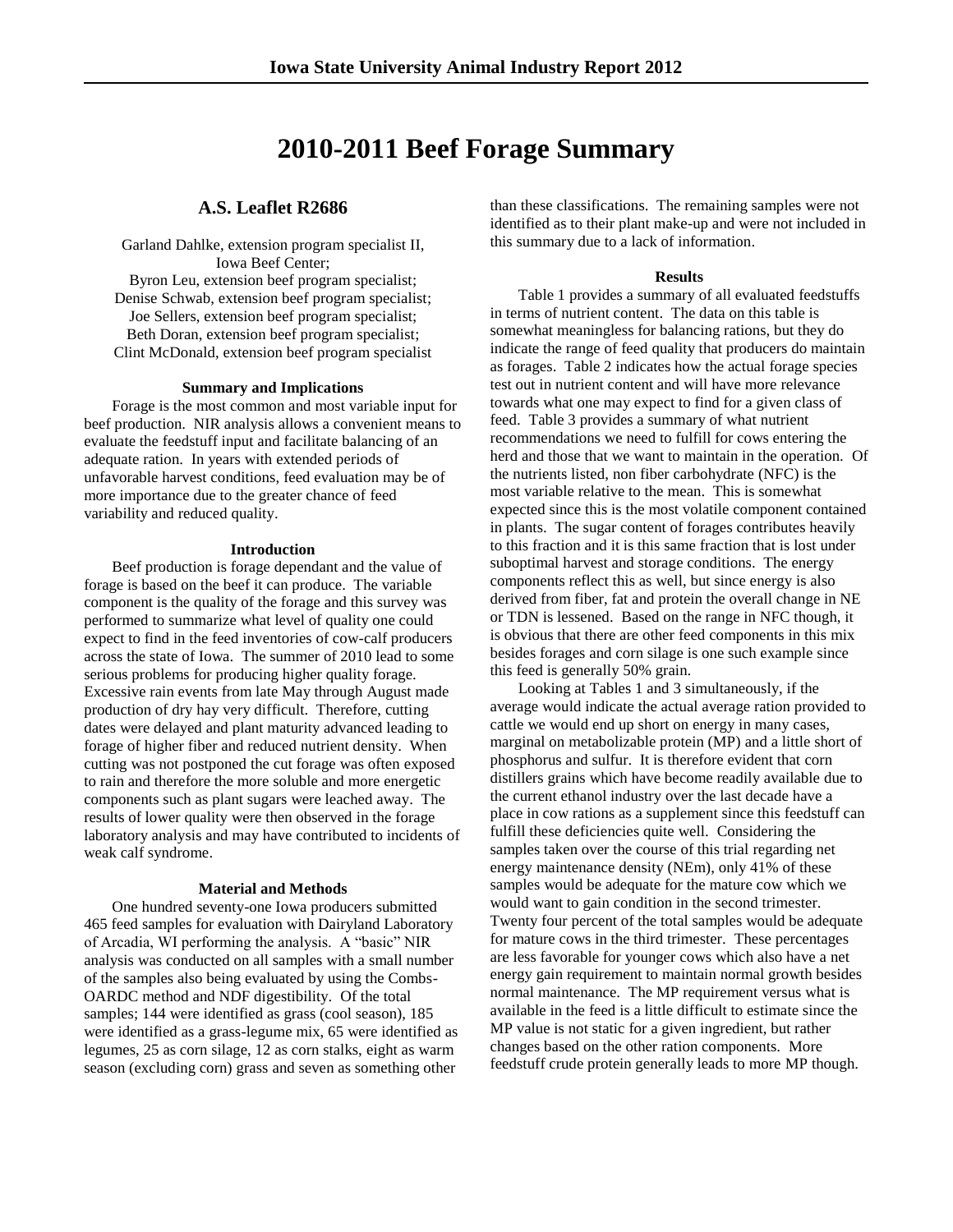|       |        |        | <b>NEm</b> | NEg     |        | Adj.   |           |       |            |         |
|-------|--------|--------|------------|---------|--------|--------|-----------|-------|------------|---------|
|       | $DM\%$ | TDN%   | Mcal/b     | Mcal/lb | $CP\%$ | $CP\%$ | Prot Sol% | ADF%  | NDF%       | Lignin% |
| Avg.  | 79.96  | 56.81  | 0.52       | 0.27    | 12.41  | 12.15  | 25.50     | 41.44 | 58.79      | 7.66    |
| St.D. | 16.07  | 6.04   | 0.08       | 0.07    | 3.99   | 3.82   | 9.69      | 7.80  | 10.60      | 1.35    |
| min   | 7.46   | 42.84  | 0.41       | 0.16    | 3.97   | 2.72   | 5.00      | 9.12  | 14.47      | 5.04    |
| max   | 95.85  | 82.15  | 0.90       | 0.61    | 28.91  | 22.14  | 87.25     | 59.13 | 83.75      | 10.43   |
|       |        |        |            |         |        |        |           |       |            |         |
|       | NFC%   | Lipid% | Ash $%$    | $Ca\%$  | $P\%$  | Mg%    | $K\%$     | $S\%$ | <b>RFV</b> |         |
| Avg.  | 16.53  | 3.17   | 10.33      | 0.81    | 0.29   | 0.23   | 1.69      | 0.17  | 88.24      |         |
| St.D. | 9.73   | 2.13   | 2.17       | 0.34    | 0.08   | 0.05   | 0.54      | 0.08  | 21.06      |         |
| min   | 0.07   | 1.73   | 4.85       | 0.05    | 0.13   | 0.10   | 0.37      | 0.02  | 54.82      |         |
| max   | 69.19  | 12.13  | 15.84      | 1.67    | 1.10   | 0.40   | 2.95      | 0.95  | 215.10     |         |

**Table 1a. Overall summary of nutrient concentrations in feeds analyzed.**

**Table 1b. Overall summary of nutrient concentrations in hay crops analyzed.**

|       |        |        | <b>NEm</b> | <b>NEg</b> |        | Adj.   |           |       |            |         |
|-------|--------|--------|------------|------------|--------|--------|-----------|-------|------------|---------|
|       | $DM\%$ | TDN%   | Mcal/lb    | Mcal/lb    | $CP\%$ | $CP\%$ | Prot Sol% | ADF%  | NDF%       | Lignin% |
| Avg.  | 83.15  | 55.71  | 0.50       | 0.25       | 13.32  | 13.06  | 25.35     | 42.77 | 59.49      | 7.91    |
| St.D. | 11.72  | 4.73   | 0.05       | 0.04       | 3.20   | 3.20   | 8.31      | 5.76  | 7.77       | 1.72    |
| min   | 27.44  | 42.84  | 0.41       | 0.16       | 4.03   | 4.00   | 5.00      | 21.36 | 31.22      | 5.04    |
| max   | 94.71  | 72.26  | 0.68       | 0.41       | 22.47  | 22.14  | 59.18     | 59.13 | 77.59      | 10.43   |
|       |        |        |            |            |        |        |           |       |            |         |
|       | NFC%   | Lipid% | Ash $%$    | $Ca\%$     | $P\%$  | Mg%    | $K\%$     | $S\%$ | <b>RFV</b> |         |
| Avg.  | 14.76  | 2.58   | 11.20      | 0.92       | 0.29   | 0.23   | 1.80      | 0.17  | 89.60      |         |
| St.D. | 5.91   | 0.52   | 1.73       | 0.25       | 0.05   | 0.05   | 0.47      | 0.05  | 20.93      |         |
| min   | 0.07   | 1.82   | 5.96       | 0.12       | 0.13   | 0.10   | 0.51      | 0.04  | 54.82      |         |
| max   | 34.04  | 3.94   | 15.84      | 1.67       | 0.43   | 0.36   | 2.95      | 0.33  | 215.10     |         |

\*The TDN, NEm and NEg values listed here are the ADF derived values rather than the Combs-OARDC or NDF digestibility results. \*RFV = relative feed value

#### **Forage Class and Nutrient Content**

Table 2 breaks down each category of forage evaluated in terms of the observed nutrient content. The quality differences are somewhat due to actual plant characteristics, but also reflect weather conditions at harvest. Therefore delays caused by rain during the early summer of 2010 decreased values for some of the grass, legumes and mixed forage significantly and this is reflected in the higher fiber percent (ADF and NDF). This excessive fiber concentration can reduce dry matter intake and further complicate feeding since less intake will result in less caloric and MP intake of an already low nutrient dense feed.

Comparing forage analysis results to the animal nutrient requirements listed in Table 3, the grass samples on average would not support the MP requirement of the heifer or the lactating cow while the legume and legume mixes would or

would be fairly close to covering the MP needs. The average results of grass alone would not be able to satisfy any of the energy requirements of the animals listed nor would the grass legume mixtures. The legumes would cover some of the lower end requirements as seen with a second trimester mature cow, but fail in most other cases. Considering the wide standard deviation of nutrients and the maximum values it is possible that the higher quality grasses, legumes or mixtures listed in the data base can accomplish the task of providing adequate energy and protein. This fact encourages the practice of producing high quality forage and protecting this forage after harvest. The average grass, legume and grass-legume mixtures can cover the mineral requirements of Ca, P, Mg, K and S fairly well across all classes though.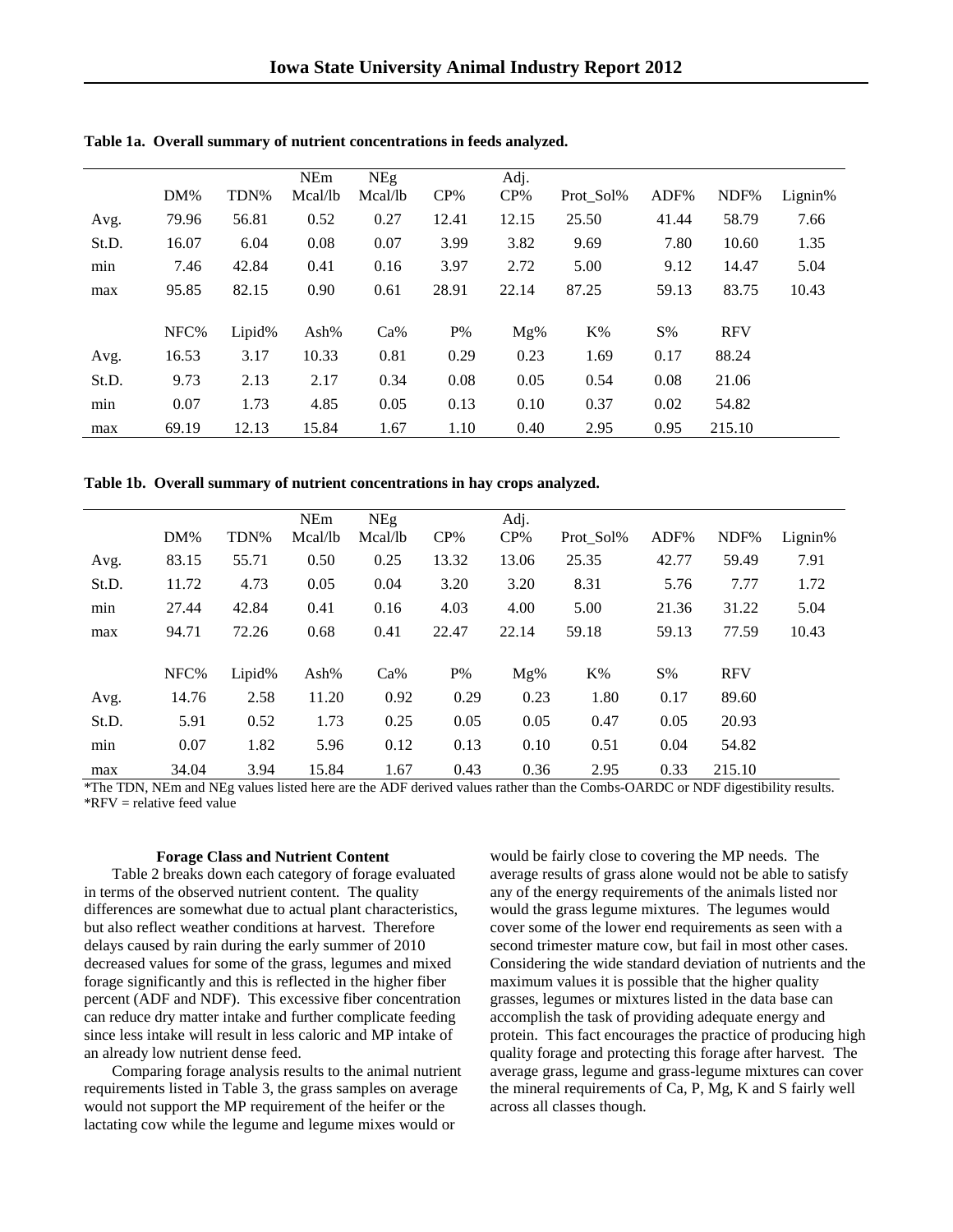One issue that is not being addressed is the potential for feed sorting by the animal. This issue is of practical significance where feed is not forced to be consumed. When allowed to sort, as is often the case when large round bales are fed "free choice", cattle tend to pick the better quality forage and exclude the rest. This situation can

dramatically change the actual ration profile in a positive direction from what a forage test would indicate. However the trade off is the wasted feed that although may have some salvage value as bedding, generally is considered too high of economic loss to waste.

| Table 2-1. Energy protein and fiber. |  |  |  |
|--------------------------------------|--|--|--|
|                                      |  |  |  |

| Grass              |       | TDN%  | NE <sub>m</sub><br>Mcal/lb | NE g<br>Mcal/lb | $CP\%$ | Adj.<br>CP% | Prot_Sol% | ADF % | NDF%  |
|--------------------|-------|-------|----------------------------|-----------------|--------|-------------|-----------|-------|-------|
| $n=142$            | Avg.  | 55.47 | 0.49                       | 0.24            | 10.78  | 10.60       | 21.21     | 43.45 | 63.75 |
|                    | St.D. | 4.21  | 0.04                       | 0.03            | 2.98   | 2.95        | 9.57      | 4.74  | 6.40  |
|                    | Min   | 45.04 | 0.41                       | 0.16            | 4.03   | 4.00        | 5.00      | 30.77 | 46.03 |
|                    | Max   | 64.93 | 0.59                       | 0.33            | 20.78  | 20.78       | 59.18     | 56.30 | 77.59 |
| Grass-Legume       |       |       |                            |                 |        |             |           |       |       |
| $n = 183$          | Avg.  | 56.05 | 0.50                       | 0.25            | 13.50  | 13.14       | 25.99     | 42.02 | 59.27 |
|                    | St.D. | 4.41  | 0.04                       | 0.04            | 3.18   | 3.20        | 8.34      | 5.40  | 7.55  |
|                    | Min   | 45.57 | 0.42                       | 0.18            | 6.54   | 6.43        | 6.85      | 25.78 | 32.89 |
|                    | Max   | 68.82 | 0.65                       | 0.38            | 22.47  | 20.38       | 57.08     | 55.62 | 73.41 |
| Legume             |       |       |                            |                 |        |             |           |       |       |
| $n=65$             | Avg.  | 55.61 | 0.52                       | 0.27            | 15.69  | 15.43       | 28.86     | 42.86 | 55.45 |
|                    | St.D. | 5.59  | 0.06                       | 0.05            | 3.27   | 3.45        | 7.02      | 7.13  | 9.36  |
|                    | Min   | 42.84 | 0.43                       | 0.18            | 9.42   | 9.29        | 14.03     | 21.36 | 31.22 |
|                    | Max   | 72.26 | 0.68                       | 0.41            | 22.14  | 22.14       | 57.58     | 59.13 | 72.91 |
| Corn Silage        |       |       |                            |                 |        |             |           |       |       |
| $n=12$             | Avg.  | 69.74 | 0.73                       | 0.45            | 7.79   | 7.70        | 34.89     | 25.70 | 40.06 |
|                    | St.D. | 4.53  | 0.06                       | 0.05            | 1.33   | 1.38        | 8.60      | 5.83  | 7.34  |
|                    | Min   | 51.59 | 0.46                       | 0.21            | 5.49   | 5.49        | 16.72     | 18.30 | 29.73 |
|                    | Max   | 75.03 | 0.77                       | 0.49            | 12.56  | 12.39       | 49.05     | 47.89 | 65.93 |
| <b>Corn Stalks</b> |       |       |                            |                 |        |             |           |       |       |
| $n = 25$           | Avg.  | 53.00 | 0.60                       | 0.34            | 5.43   | 5.13        | 33.68     | 49.78 | 72.11 |
|                    | St.D. | 0.03  | 0.03                       | 0.02            | 1.25   | 1.76        | 20.52     | 3.65  | 6.23  |
|                    | Min   | 50.00 | 0.56                       | 0.30            | 3.97   | 2.72        | 22.08     | 41.94 | 64.20 |
|                    | Max   | 58.00 | 0.64                       | 0.38            | 8.63   | 8.60        | 87.25     | 54.51 | 83.75 |
| Warm Season        |       |       |                            |                 |        |             |           |       |       |
| $n=6$              | Avg.  | 56.00 | 0.49                       | 0.24            | 9.69   | 9.46        | 22.06     | 47.18 | 67.33 |
|                    | St.D. | 0.05  | 0.04                       | 0.03            | 5.75   | 6.13        | 15.80     | 3.94  | 8.24  |
|                    | Min   | 51.00 | 0.44                       | 0.19            | 4.79   | 4.76        | 8.06      | 41.30 | 57.34 |
|                    | Max   | 62.00 | 0.52                       | 0.26            | 19.25  | 19.11       | 45.81     | 53.00 | 77.99 |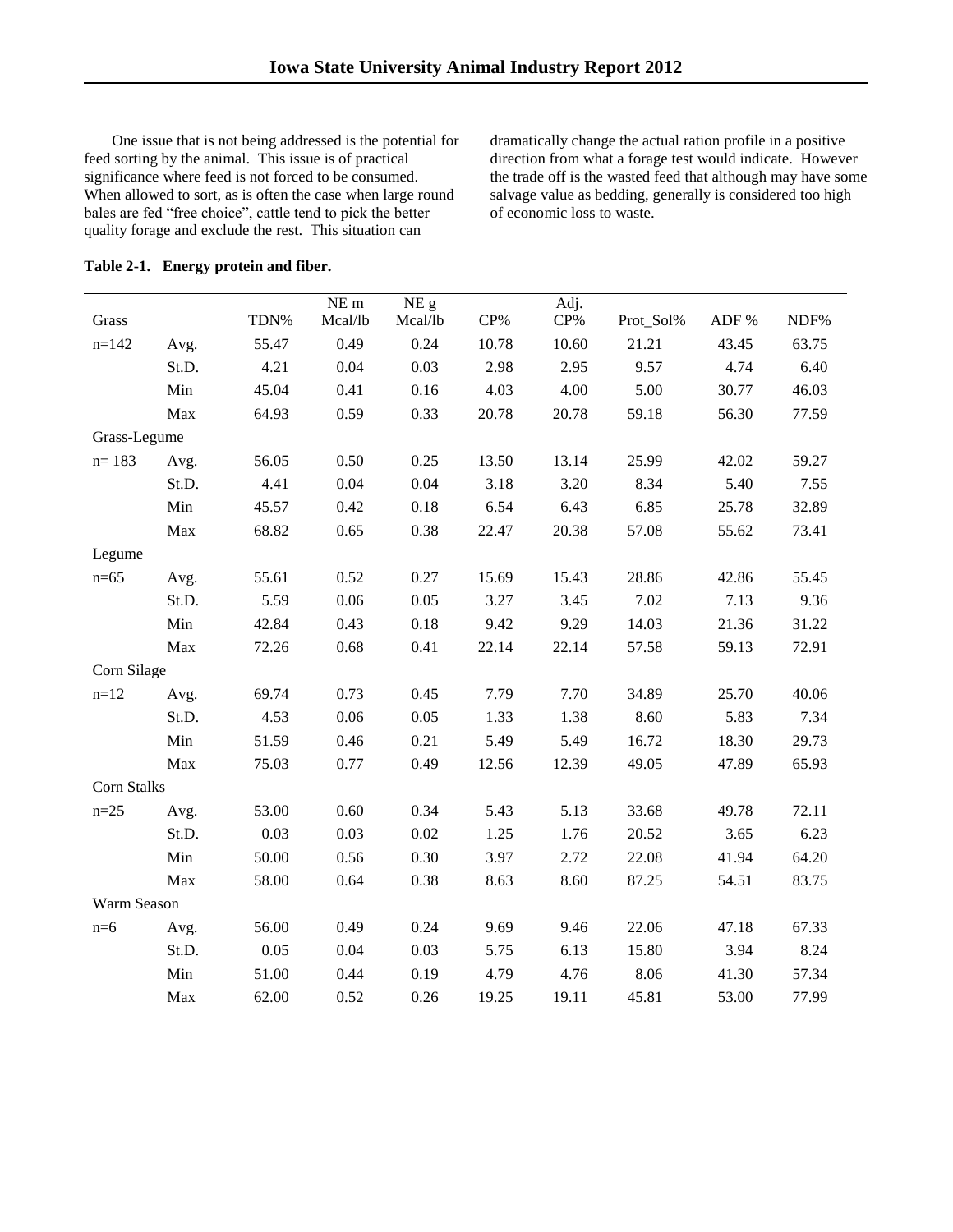| Grass              |       | Ca%  | $\mathbf{P}\%$ | Mg%  | $K\%$ | $\mathrm{S}\%$ | NFC%  | Starch% | Sugar% |
|--------------------|-------|------|----------------|------|-------|----------------|-------|---------|--------|
|                    | Avg.  | 0.69 | 0.27           | 0.21 | 1.66  | 0.15           | 13.41 | 7.55    | 6.94   |
|                    | St.D. | 0.22 | $0.05\,$       | 0.05 | 0.50  | 0.05           | 5.09  | 3.24    | 2.50   |
|                    | Min   | 0.23 | 0.13           | 0.10 | 0.51  | 0.04           | 0.07  | 3.60    | 4.15   |
|                    | Max   | 1.20 | 0.43           | 0.36 | 2.93  | 0.31           | 26.90 | 13.53   | 13.46  |
| Grass-Legume       |       |      |                |      |       |                |       |         |        |
|                    | Avg.  | 0.89 | 0.29           | 0.24 | 1.81  | 0.17           | 14.71 | 3.88    | 7.06   |
|                    | St.D. | 0.26 | 0.05           | 0.05 | 0.47  | 0.05           | 5.62  | 1.93    | 3.23   |
|                    | Min   | 0.12 | 0.17           | 0.13 | 0.80  | 0.06           | 0.26  | 2.68    | 1.71   |
|                    | Max   | 1.53 | 0.41           | 0.35 | 2.95  | 0.33           | 32.06 | 7.31    | 14.58  |
| Legume             |       |      |                |      |       |                |       |         |        |
|                    | Avg.  | 1.16 | 0.31           | 0.25 | 1.94  | 0.17           | 16.16 |         | 4.33   |
|                    | St.D. | 0.26 | 0.04           | 0.05 | 0.44  | 0.05           | 7.03  |         | 0.93   |
|                    | Min   | 0.42 | 0.24           | 0.15 | 1.04  | 0.10           | 4.20  |         | 3.67   |
|                    | Max   | 1.67 | 0.39           | 0.36 | 2.75  | 0.30           | 34.04 |         | 4.98   |
| Corn Silage        |       |      |                |      |       |                |       |         |        |
|                    | Avg.  | 0.21 | 0.24           | 0.18 | 0.86  | 0.11           | 44.69 | 33.94   |        |
|                    | St.D. | 0.12 | 0.02           | 0.03 | 0.18  | 0.01           | 9.08  | 7.28    |        |
|                    | Min   | 0.10 | 0.20           | 0.12 | 0.61  | 0.09           | 8.43  | 9.86    |        |
|                    | Max   | 0.75 | 0.28           | 0.24 | 1.59  | 0.14           | 55.87 | 44.70   |        |
| <b>Corn Stalks</b> |       |      |                |      |       |                |       |         |        |
|                    | Avg.  | 0.30 | 0.18           | 0.18 | 0.66  | 0.10           | 15.13 | 8.33    |        |
|                    | St.D. | 0.06 | 0.02           | 0.03 | 0.23  | 0.02           | 5.76  | 1.34    |        |
|                    | Min   | 0.25 | 0.15           | 0.15 | 0.37  | 0.07           | 3.74  | 6.68    |        |
|                    | Max   | 0.44 | 0.22           | 0.24 | 1.01  | 0.12           | 21.64 | 10.30   |        |
| Warm Season        |       |      |                |      |       |                |       |         |        |
|                    | Avg.  | 0.69 | 0.27           | 0.20 | 1.39  | 0.12           | 11.43 | 3.51    | 5.62   |
|                    | St.D. | 0.30 | 0.12           | 0.08 | 0.87  | 0.10           | 3.14  |         | 2.92   |
|                    | Min   | 0.44 | 0.16           | 0.11 | 0.54  | 0.02           | 7.30  |         | 3.55   |
|                    | Max   | 1.10 | 0.44           | 0.31 | 2.85  | 0.23           | 14.78 |         | 7.68   |

**Table 2-2. Mineral and carbohydrate.**